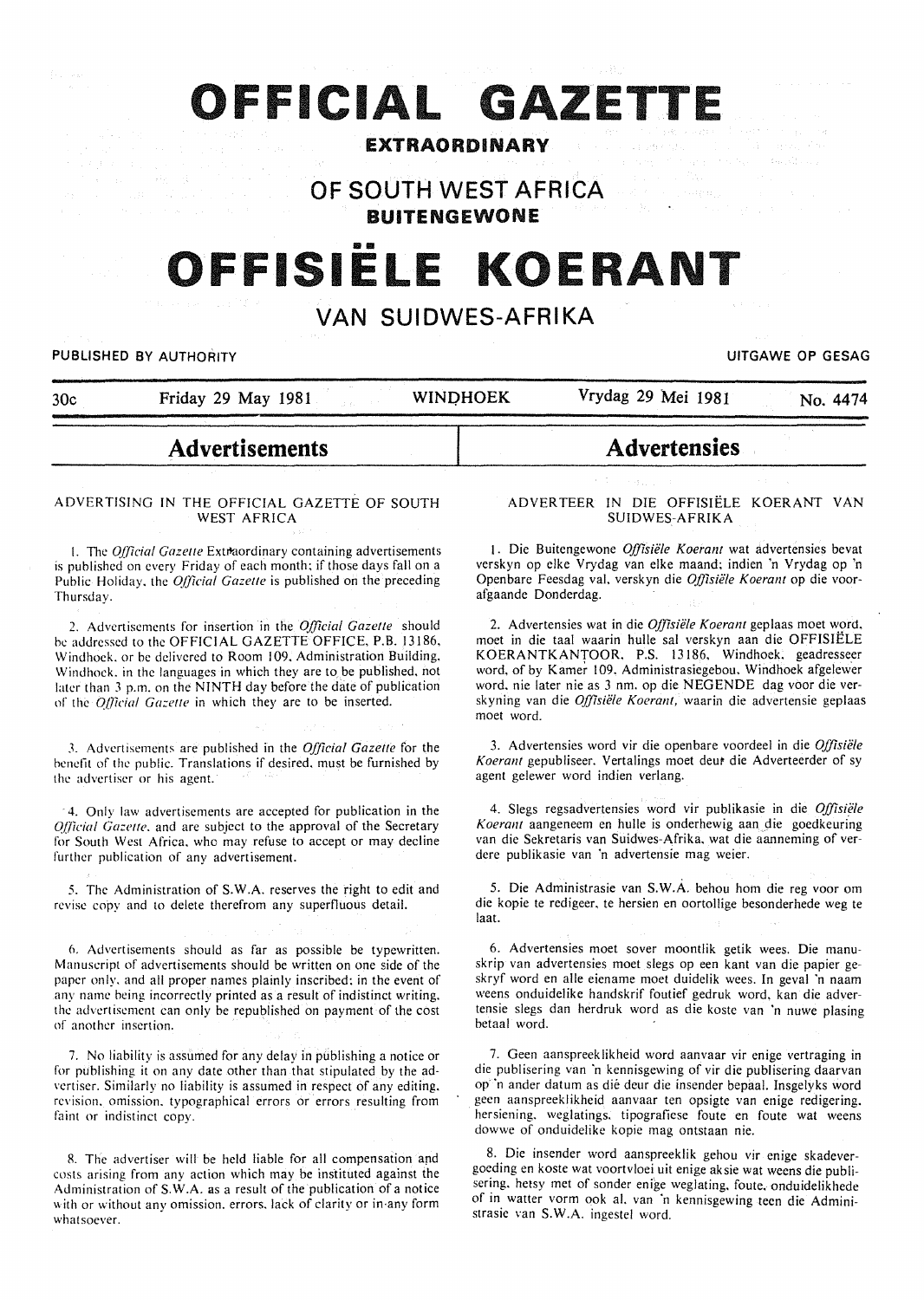9. The subscription for the *Official Gazette* is R 12,50 per annum, post free in this Territory and the Republic of South Africa, obtainable from Messrs. The Suidwes-Drukkery Limited, P.O. Box  $2196$ , Windhoek. Postage must be prepaid by overseas subscribers. Single copies of the *Official Gazette* may be obtained from The Suidwes-Drukkery. Limited, P. 0. Box 2196, Windhoek, at the price of 30 c per copy. Copies are kept in stock for only two years.

10. The charge for the insertion of notices is as follows and is payable in the form of cheques, bills, postal or money orders:

#### LIST OF FIXED TARIFF RATES

*Standardised notices*  Administration of Estates Acts notices: Forms J. 297 J. 295. J. 193 and J. 187 ................................... . Business notices ................................................ .. Butchers' notices ................................................ . Change of name (four insertions) ......................... . Deeds: Lost documents ..................................... . Insolvency Act and Company Acts notices: J 28. J 29, Forms I to 9 ................... · ................................ .. N.B. - Forms 2 and 6 - additional statements according to word count table, added to the basic tariff. Lost life insurance policies ................................. .. Naturalisation notices (including a reprint for the advertiser) ......................................... , ................... . Slum Clearance Court notices, per premises ......... . Third party insurance claims for compensation ...... Unclaimed moneys  $-$  only in the extraordinary *Official Gazette,* closing date 15 January (per entry of "name, address and amount") ...................... *Non-standardised notices*  Company notices: Short notices: Meetings. resolutions. offer of compromise. conversion of company, voluntary windings-up; closing of transfer or members' registers and/or declaration of dividends .......... . Declaration of dividend with profit statements. including notes ................................................ .. Long notices: Transfers. changes with respect to shares or capital, redemptions, resolutions, voluntary liquidations ............................................ . Liquidator's and other appointees' notices ............. . Liquor Licence notices (in extraordinary *Gazelles,*  viz. June/Tvl. November/Cape. January/O.F.S., April/Natal), per bilingual application............... Orders of the Court: Provisional and final liquidations or sequestrations ............................................................ .. Reductions or changes in capital mergers. offer of compromise .................................................. .. Judicial managements, *curator bonis* and similar and extensive rules nisi ............. · .................... .. Extension of return date ................................ .. Supersessions and discharge of petitions  $(J\ 158)$ Sales in execution and other public sales: Sales in execution .......................................... . Public auctions. sales and tenders: Up to 75 words ............................................. . 76 to 250 words ............................................ . *Rate per insertion*  R 2.00 5,00 5.00 25.00 6.00 4.00 2,00 2.00 4,00 2.50 0,80 11.00 25.00 37.00 7.00 7.00 14.00 37.00 37.00 4,00 4,00 18.00 6.00 15.00

9. Die jaarlikse intekengeld op die *Offisiiile K oerant* is R 12.50 posvry in hierdie Gebied en die Republiek van Suid-Afrika, verkrygbaar by die here Die Suidwes-Drukkery Beperk, Posbus 2196, Windhoek. Oorsese intekenaars moet posgeld vooruit betaal. Enkel eksemplare van die *Offisiiile Koerant* is verkrygbaar van die here Die Suidwes-Drukkery Beperk, Posbus 2196, Windhoek, teen 30c per eksemplaar. Eksemplare word vir slegs twee jaar in voorraad gehou.

10. Die koste vir die plasing van kennisgewings is soos vo1g en is betaalbaar by wyse van tjeks, wissels, pos- of geldorders:

#### **LYS VAN VASTE TARIEWE**

| Gestandaardiseerde kennisgewings                                                                                                                          | Tarief per<br>plasing |
|-----------------------------------------------------------------------------------------------------------------------------------------------------------|-----------------------|
|                                                                                                                                                           | R                     |
|                                                                                                                                                           | 6,00                  |
|                                                                                                                                                           | 5,00                  |
| Boedelwettekennisgewings: Vorms J. 297, J. 295, J.                                                                                                        |                       |
|                                                                                                                                                           | 2,00                  |
| Derdeparty-assuransie-eise om skadevergoeding<br>Insolvensiewet- en maatskappywettekennisgewings: J                                                       | 2.50                  |
|                                                                                                                                                           | 4.00                  |
| L.W. — Vorms 2 en $6$ — by komstige verklarings<br>volgens woordetal-tabel, toegevoeg tot die basiese<br>tarief.                                          |                       |
| Naamsverandering (vier plasings)                                                                                                                          |                       |
| Naturalisasiekennisgewings (insluitende 'n herdruk vir                                                                                                    | 25,00                 |
|                                                                                                                                                           |                       |
| Onopgeëiste geld - slegs in die buitengewone Offi-                                                                                                        | 2.00                  |
| siële Koerant, sluitingsdatum 15 Januarie (per in-                                                                                                        |                       |
| skrywing van "naam, adres en bedrag")                                                                                                                     |                       |
|                                                                                                                                                           | 0.80                  |
| Slumopruimingshofkennisgewings, per perseel                                                                                                               | 5,00                  |
|                                                                                                                                                           | 4,00                  |
| Verlore lewensversekeringspolisse                                                                                                                         | 2,00                  |
| Dranklisensie-kennisgewings (in buitengewone Offi-<br>siële koerante, t.w. Junie/Tvl. November/Kaap,<br>Januarie/O.V.S., April/Natal) per tweetalige aan- | 7.00                  |
|                                                                                                                                                           |                       |
| Geregtelike en ander openbare verkope:                                                                                                                    |                       |
|                                                                                                                                                           |                       |
| Openbare veilings, verkope en tenders:                                                                                                                    | 18.00                 |
|                                                                                                                                                           | 6.00                  |
|                                                                                                                                                           | 15.00                 |
| Handelsmerke in Suidwes-Afrika                                                                                                                            | 23,00                 |
|                                                                                                                                                           | 11.00                 |
| Likwidateurs en ander aangesteldes se kennisgewings                                                                                                       | 7.00                  |
|                                                                                                                                                           |                       |
| Maatskappykennisgewings:                                                                                                                                  |                       |
| Kort kennisgewings: Vergaderings, besluite, aan-                                                                                                          |                       |
| bod van skikking, omskepping van maatskappy,                                                                                                              |                       |
| vrywillige likwidasies, ens.: sluiting van oordrag-                                                                                                       |                       |
| of lederegisters en/of verklarings van dividende                                                                                                          | 11.00                 |
| Verklaring van dividende met profytstate, notas in-                                                                                                       |                       |
| gesluit<br>                                                                                                                                               | 25.00                 |
| Lang kennisgewings: Oordragte, veranderings met                                                                                                           |                       |
| betrekking tot aandele of kapitaal, aflossings, be-                                                                                                       |                       |
| sluite, vrywillige likwidasies                                                                                                                            | 37.00                 |
|                                                                                                                                                           |                       |
| Orders van die Hof:                                                                                                                                       |                       |
| Voorlopige en finale likwidasies of sekwestrasies                                                                                                         | 14.00                 |
| Verlatings of veranderings in kapitaal, samesmel-                                                                                                         |                       |
|                                                                                                                                                           | 37.00                 |
| Geregtelike besture. kurator bonis en soortgelyke                                                                                                         |                       |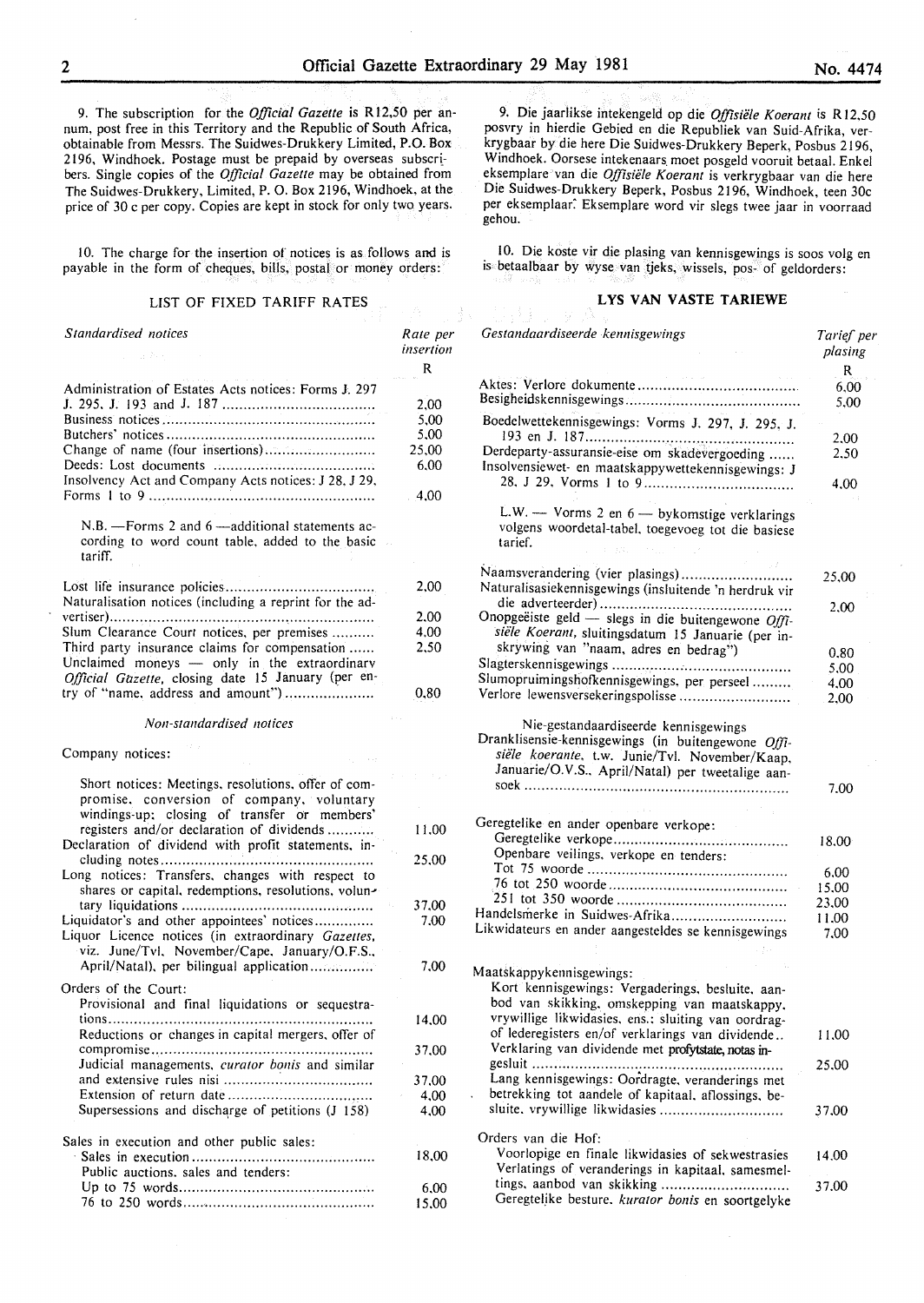251 to 350 words .......................................... . Trade marks in South West Africa ...................... . 23,00 11,00

**Contractor** Constitution

### Vorm/Form J  $187$

# LIQUIDATION AND DISTRIBUTION ACCOUNTS IN DECEASED ESTATES LYING FOR INSPECTION

In terms of section 35(5) of Act 66 of 1965, notice is hereby given that copies of the liquidation and distribution accounts (first and final, *unless otherwise stated)* in the estates specified below will be open for the inspection of all persons interested therein for a period of 21 days (or shorter or longer *if specially stated)* from the date specaled or from the date of publication hereof, whichever may be the later, and at the offices of the Masters and Magistrates as stated.

Should no objection thereto be lodged with the Masters concerned during the specified period, the executors will proceed to make payments in accordance with the accounts.

92/80- OPPERMAN Matthys Christiaan 580825 5072 00 2 Khorixas Tweede en Finale Outjo Windhoek Barclays-Nasionale Bank Beperk Windhoek

445/80- WEISER Hellmut Heinrich Karl 120416 5008 10 0 Luderitz Elisabeth Margarete (Margarethe) Sybilla (Sybille) Weiser (gebore Schatzlein) 210903 0007 00 6 Luderitz Windhoek Barclays-Nasionale Bank Beperk Windhoek

8/80 - VAN WYK Johannes Abram 211009 *5045* 00 6 Windhoek Verbeterde Windhoek Barclays-Nasionale Bank Beperk Windhoek

> いでうと  $\mathcal{N}$

an an t-Alba a coiseach agus a t-aiste an t-àir.<br>Tachair go chomh-chuireadh an t-àir agus an t-àir

Vorm/Form J 193 NOTICE TO CREDITORS IN DECEASED ESTATES

All persons having claims against the estates mentioned below are hereby called upon to lodge their claims with the executors con· cerned, within 30 days (or otherwise as indicated) calculated from the date of publication hereof. The information is given in the following order: Estate number, surname and christian names, date of birth, identity number, last address, date of death; surviving spouse's names, surname date of birth and identity number; name and address of executor or authorised agent, period allowed for lodgement of claims if *other than* 30 *days.* 

172/81 - WURST-HENNING Hermann Georg 28 02 1937 370228 5010 00 3 Gobabis 20 04 81 Barclays-Nasionale Bank Beperk Windhoek

156/81 - VAN ZYL (ook bekend as Van Zijl) Frederik Hermias 29 04 1915 150429 5013 00 7 Satrestraat 31, Academia, Windhoek 19 03 1981 Martha Johanna van Zyl (gebore Engelbrecht) R. H. Meyeridricks, Santamtrust Beperk Posbus 4333 Kaapstad

|                                                    | 37.00 |
|----------------------------------------------------|-------|
|                                                    | 4.00  |
| Tersydestellings en afwysings van petisies (J 158) | 4.00  |

## LIKWIDASIE- EN DISTRIBUSIEREKENING IN BESTORWE BOEDELS WAT TER INSAE LÊ

Ingevolge artikel 35(5) van Wet 66 van 1965, word hierby kennis gegee dat duplikate van die Iikwidasie- en distribusierekenings (eerste en finale, *tensy anders vermeld)* in die boedels hieronder vermeld, in die kantore van die Meesters en Landdroste soos vermeld en gedurende 'n tydperk van 21 dae (of korter of Ianger *indien spesiaal vermeld)* vanaf gemelde datums of vanaf datum van publikasie hiervan, as dit later is, ter insae lê van alle persone wat daarby belang het.

Indien binne genoemde tydperk geen besware daarteen by die be· trokke Meesters ingedien word nie, gaan die eksekuteurs oor tot die uitbetalings ingevolge gemelde rekenings.

379/80- VANWYK Andries Bartholomeus 2501175041008 Gochas Catharina Gertruida Maria van Wyk (gebore van Jaarsveld) 3005280026001 Mariental Windhoek Barclays-Nasionale Bank Beperk Windhoek

167/79- SMITH Hendrik Johannes Louis 170416 5038 00 8 Eugene Maraisstraat 15, Windhoek Kragtens Artikel 108(2) van die Insolvensiewet word kennis gegee dat die Eerste en Finale Likwidasie- en Distribusierekening in die Insolvente Bestorwe Windhoek R H Meyeridricks, Santamtrust Beperk, Kaapstad

192/80 - DUNTZ Minna Johanna Paulina Luise 000324 0005 00 3 Erf 557, Keetmanshoop Likwidasie en distribusie 22 Mei 1981 Windhoek Keetmanshoop Johannes Arnoldus Botma Lentin, Botma & De Waal Keetmanshoop.

## KENNISGEWING AAN KREDITEURE IN BESTORWE BOEDELS

(315) 201

 $\phi(\alpha_{\lambda})_{\lambda\in\mathbb{R}^{2}}$  and  $\phi(\alpha_{\lambda})_{\lambda}$  and  $\phi(\alpha_{\lambda})_{\lambda}$  and  $\alpha_{\lambda}$ 

Aile persone wat vorderinge het teen die boedels hieronder vermeld, word hierby versoek om hul vorderinge by die betrokke eksekuteurs en binne 'n tydperk van 30 dae (of andersins soos aangedui) gereken vanaf die datum van publikasie hiervan in te !ewer. Die inligting word verstrek in die volgorde: Boedelnommer, familienaam en voorname, geboortedatum, persoonsnommer; laaste adres, datum oorlede; nagelate eggenoot(note) se name, familienaam, geboortedatum en persoonsnommer; naam en adres van eksekuteurs of gemagtigde agent, tydperk toegelaat vir lewering van vorderings *indien anders as* 30 *dae.* 

145/81 - DU PLESSIS Philippus Lourens Andries 20 Januarie 1929 290120 5008 00 3 Posbus 579 Okahandja 25 Maart 1981 Susanna Maria du Plessis (gebore Koekemoer) 8 Desember 1931 3112080005002 Dr Weder Kruger & Hartmann Windhoek